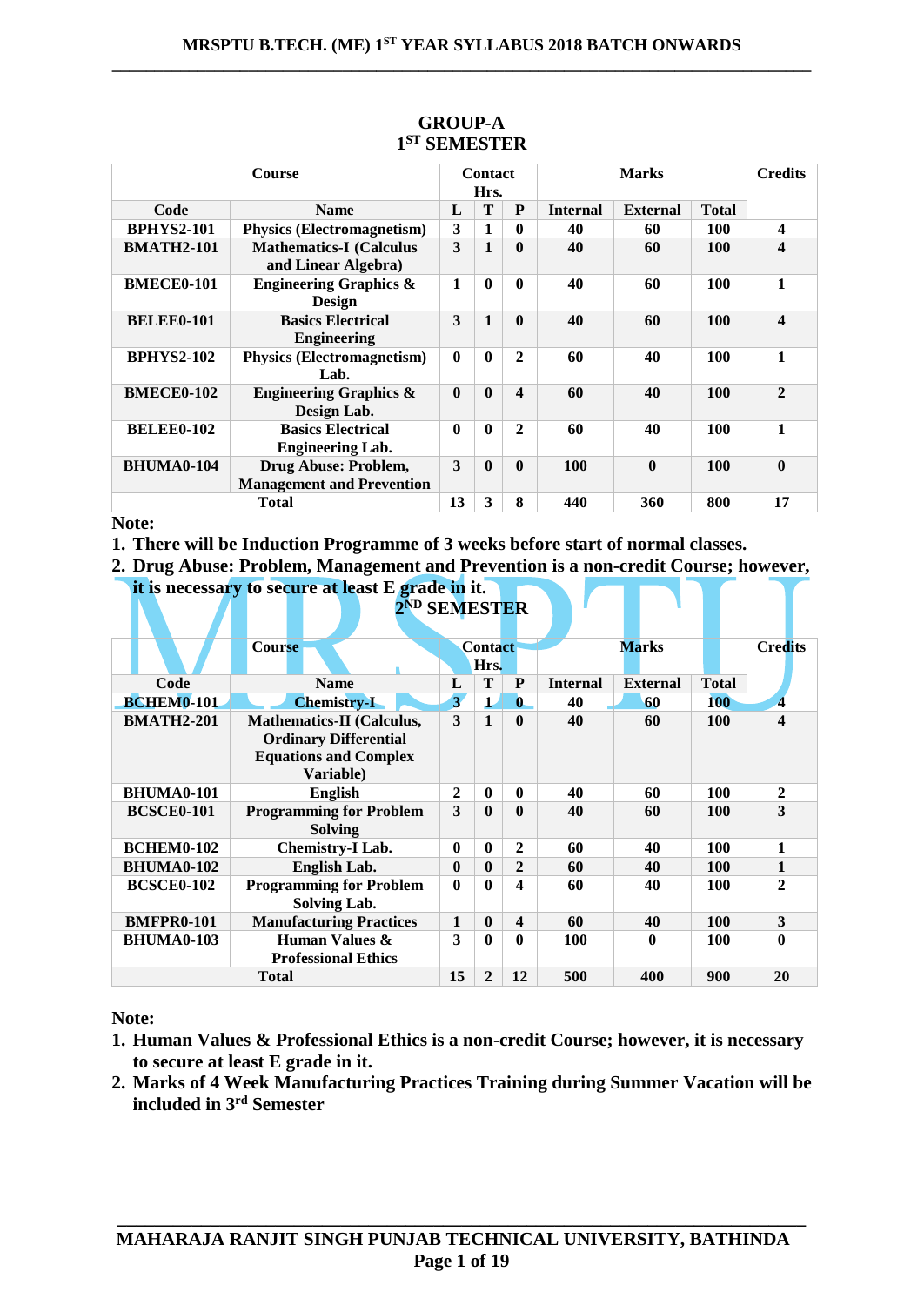| <b>Course</b>     |                                                       | <b>Contact</b><br>Hrs. |              |                | <b>Marks</b>    |                 |              | Credits      |
|-------------------|-------------------------------------------------------|------------------------|--------------|----------------|-----------------|-----------------|--------------|--------------|
| Code              | <b>Name</b>                                           | L                      | T            | P              | <b>Internal</b> | <b>External</b> | <b>Total</b> |              |
| <b>BCHEM0-101</b> | <b>Chemistry-I</b>                                    | 3                      |              | 0              | 40              | 60              | 100          | 4            |
| <b>BMATH2-101</b> | <b>Mathematics-I</b> (Calculus<br>and Linear Algebra) | 3                      | 1            | $\mathbf{0}$   | 40              | 60              | 100          | 4            |
| <b>BHUMA0-101</b> | <b>English</b>                                        | $\mathbf{2}$           | $\mathbf{0}$ | 0              | 40              | 60              | 100          | $\mathbf{2}$ |
| <b>BCSCE0-101</b> | <b>Programming for Problem</b><br><b>Solving</b>      | 3                      | $\mathbf{0}$ | $\mathbf{0}$   | 40              | 60              | <b>100</b>   | 3            |
| <b>BCHEM0-102</b> | <b>Chemistry-I Lab.</b>                               | $\mathbf{0}$           | $\mathbf{0}$ | $\mathbf{2}$   | 60              | 40              | <b>100</b>   | 1            |
| <b>BHUMA0-102</b> | English Lab.                                          | $\mathbf{0}$           | $\mathbf{0}$ | $\overline{2}$ | 60              | 40              | <b>100</b>   | 1            |
| <b>BCSCE0-102</b> | <b>Programming for Problem</b><br>Solving Lab.        | $\mathbf{0}$           | $\mathbf{0}$ | 4              | 60              | 40              | 100          | $\mathbf{2}$ |
| <b>BMFPR0-101</b> | <b>Manufacturing Practices</b>                        | $\mathbf{1}$           | $\mathbf{0}$ | 4              | 60              | 40              | <b>100</b>   | 3            |
| <b>BHUMA0-103</b> | Human Values &<br><b>Professional Ethics</b>          | 3                      | 0            | 0              | <b>100</b>      | 0               | <b>100</b>   | 0            |
|                   | Total                                                 | 15                     | $\mathbf{2}$ | 12             | 500             | 400             | 900          | 20           |

# **GROUP-B 1 ST SEMESTER**

### **Note:**

- **1. There will be Induction Programme of 3 weeks before start of normal classes.**
- **2. Human Values & Professional Ethics is a non-credit Course; however, it is necessary to secure at least E grade in it. Contract Contract Contract** . L

|                   | 2 <sup>ND</sup> SEMESTER                                                                                      |          |                        |                         |                 |                 |              |                         |
|-------------------|---------------------------------------------------------------------------------------------------------------|----------|------------------------|-------------------------|-----------------|-----------------|--------------|-------------------------|
|                   | <b>Course</b>                                                                                                 |          | <b>Contact</b><br>Hrs. |                         |                 | <b>Marks</b>    |              | <b>Credits</b>          |
| Code              | <b>Name</b>                                                                                                   | L        | T                      | P                       | <b>Internal</b> | <b>External</b> | <b>Total</b> |                         |
| <b>BPHYS2-101</b> | <b>Physics (Electromagnetism)</b>                                                                             | 3        | 1                      | $\mathbf{0}$            | 40              | 60              | 100          | $\overline{\mathbf{4}}$ |
| <b>BMATH2-201</b> | <b>Mathematics-II (Calculus,</b><br><b>Ordinary Differential</b><br><b>Equations and Complex</b><br>Variable) | 3        | $\mathbf{1}$           | $\mathbf{0}$            | 40              | 60              | 100          | 4                       |
| <b>BMECE0-101</b> | <b>Engineering Graphics &amp;</b><br><b>Design</b>                                                            | 1        | $\mathbf{0}$           | $\mathbf{0}$            | 40              | 60              | 100          | 1                       |
| <b>BELEE0-101</b> | <b>Basics Electrical</b><br><b>Engineering</b>                                                                | 3        | 1                      | $\bf{0}$                | 40              | 60              | 100          | 4                       |
| <b>BPHYS2-102</b> | <b>Physics (Electromagnetism)</b><br>Lab.                                                                     | $\bf{0}$ | $\mathbf{0}$           | 2                       | 60              | 40              | 100          | 1                       |
| <b>BMECE0-102</b> | <b>Engineering Graphics &amp;</b><br>Design Lab.                                                              | $\bf{0}$ | $\mathbf{0}$           | $\overline{\mathbf{4}}$ | 60              | 40              | 100          | $\mathbf{2}$            |
| <b>BELEE0-102</b> | <b>Basics Electrical</b><br><b>Engineering Lab.</b>                                                           | 0        | $\mathbf{0}$           | $\overline{c}$          | 60              | 40              | 100          | 1                       |
| <b>BHUMA0-104</b> | Drug Abuse: Problem,<br><b>Management and Prevention</b>                                                      | 3        | $\mathbf{0}$           | $\bf{0}$                | 100             | $\mathbf{0}$    | 100          | $\mathbf{0}$            |
|                   | <b>Total</b>                                                                                                  | 13       | 3                      | 8                       | 440             | 360             | 800          | 17                      |

**Note:** 

- **1. Drug Abuse: Problem, Management and Prevention is a non-credit Course; however, it is necessary to secure at least E grade in it.**
- **2. Marks of 4 Week Manufacturing Practices Training during Summer Vacation will be included in 3rd Semester**

**\_\_\_\_\_\_\_\_\_\_\_\_\_\_\_\_\_\_\_\_\_\_\_\_\_\_\_\_\_\_\_\_\_\_\_\_\_\_\_\_\_\_\_\_\_\_\_\_\_\_\_\_\_\_\_\_\_\_\_\_\_\_\_\_\_\_\_\_\_\_\_\_\_\_**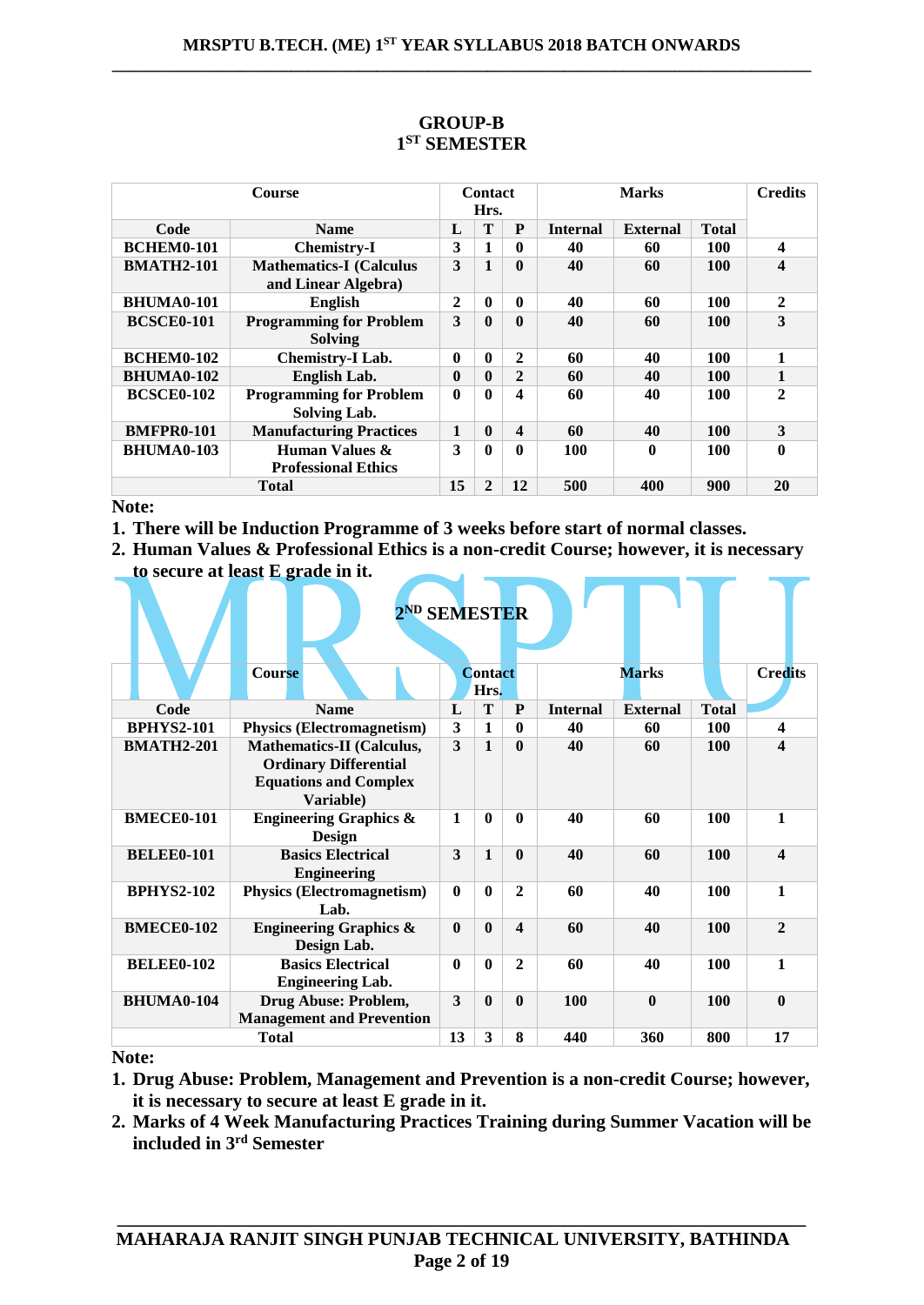# **Course Outcomes**

1. Upon completion of this course, the students will gain knowledge of the different manufacturing processes which are commonly employed in the industry, to fabricate components using different materials.

# **Workshop Practice (70 Hrs.)**

- 1. Machine shop **(10 Hrs.)**
- 2. Fitting shop **(8 Hrs.)**
- 3. Carpentry **(6 Hrs.)**
- 4. Electrical & Electronics **(8 Hrs.)**
- 5. Welding shop **(8 Hrs. (Arc welding 4 Hrs. + Gas welding 4 Hrs.)**
- 6. Casting **(8 Hrs.)**
- 7. Sheet Metal Operations **(10 Hrs.)**
- 8. Smithy **(6 Hrs.)**
- 9. Plastic moulding & Glass Cutting **(6 Hrs.)**
- 10. Examinations could involve the actual fabrication of simple components, utilizing one or more of the techniques covered above.

# **Laboratory Outcomes**

- 1. Upon completion of this laboratory course, students will be able to fabricate components with their own hands.
- 2. They will also get practical knowledge of the dimensional accuracies and dimensional tolerances possible with different manufacturing processes.
- 3. By assembling different components, they will be able to produce small devices of their interest.

**HUMAN VALUES AND PROFESSIONAL ETHICS**



# **UNIT-I (8 Hrs.)**

Meaning of values, Values as social fact, Universal values – equality, justice, freedom/ liberty, inclusion. Distinction between social and culture values and values associated with crafts and occupations. Work and leisure as values – Marx and Veblen

# **UNIT-II (9 Hours)**

Values, morality, ethics and their relation with Religion, values as mechanisms of control and coercion. Functional Theory of Values of Talcott Parsons, Theory of Basic Values of Shalom Schwartz, Theory of Protestant Ethic and Capitalism of Max Weber, Bhagwat Gita and Theory of Karma-Dharma, Sikhism and theory of work, dignity of labour, meditation and sharing.

# **UNIT-III (7 Hours)**

Meaning and types of Professional Ethics, Goals of professional work and their problems, Normative and evaluative elements in professional work, Duties and obligations, Professional rights, Virtues in professional life (honesty, trustworthiness, transparency, competence, integrity and exemplary conduct), Engineering ethics and service ideals.

# **UNIT-IV (6 Hours)**

Technology for and against mankind and environment- fulfilment of human needs, and industrial disasters: case studies – Bhopal Gas Tragedy, Chernobyl and Fukushima Disasters; Equality at work place: gender discrimination and caste/class-based exclusions.

# **Recommended Books**

1. Schwartz, H. Shalom, 'An Overview of the Schwartz Theory of Basic Values'. Online Readings in Psychology and Culture. **2** (1). [doi](https://en.wikipedia.org/wiki/Digital_object_identifier)[:10.9707/2307-0919.1116,](https://doi.org/10.9707%2F2307-0919.1116) **2012**.